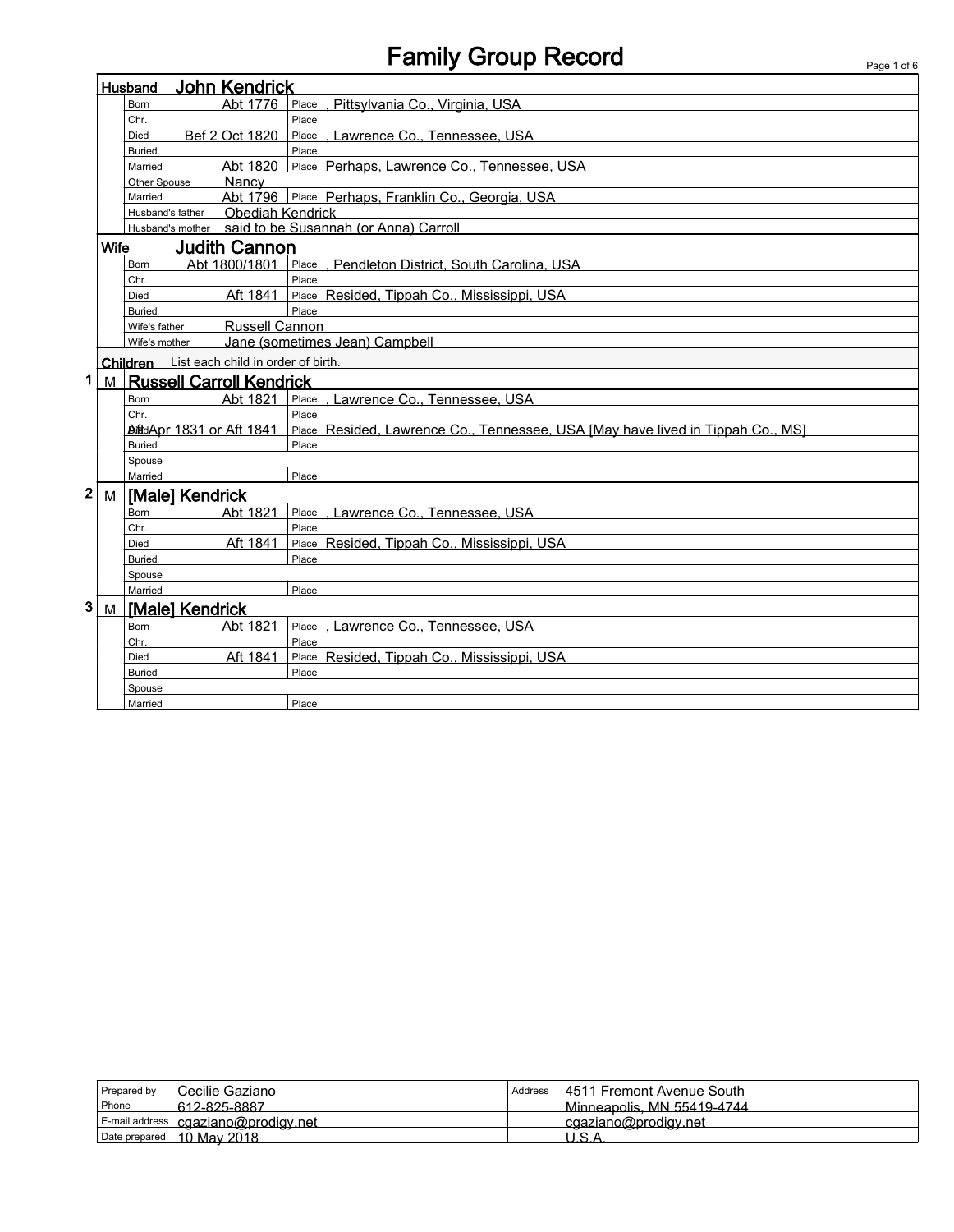|                           |                                                                                                                                   |                                        | <b>Family Group Record</b> |           |                                                                                                                                                                                                                                                                                                                                                                                                                                                                                                                                                                                                                                                                                                                                                                                                                                                                                                                                                                                                                                                                                                  |        |
|---------------------------|-----------------------------------------------------------------------------------------------------------------------------------|----------------------------------------|----------------------------|-----------|--------------------------------------------------------------------------------------------------------------------------------------------------------------------------------------------------------------------------------------------------------------------------------------------------------------------------------------------------------------------------------------------------------------------------------------------------------------------------------------------------------------------------------------------------------------------------------------------------------------------------------------------------------------------------------------------------------------------------------------------------------------------------------------------------------------------------------------------------------------------------------------------------------------------------------------------------------------------------------------------------------------------------------------------------------------------------------------------------|--------|
| <b>Husband</b>            | John Kendrick                                                                                                                     |                                        |                            |           |                                                                                                                                                                                                                                                                                                                                                                                                                                                                                                                                                                                                                                                                                                                                                                                                                                                                                                                                                                                                                                                                                                  | Page 2 |
| <b>Wife</b>               | <u>Judith Cannon</u>                                                                                                              |                                        |                            |           |                                                                                                                                                                                                                                                                                                                                                                                                                                                                                                                                                                                                                                                                                                                                                                                                                                                                                                                                                                                                                                                                                                  |        |
| <b>Notes</b>              |                                                                                                                                   |                                        |                            |           |                                                                                                                                                                                                                                                                                                                                                                                                                                                                                                                                                                                                                                                                                                                                                                                                                                                                                                                                                                                                                                                                                                  |        |
| HUSBAND - John Kendrick   |                                                                                                                                   |                                        |                            |           |                                                                                                                                                                                                                                                                                                                                                                                                                                                                                                                                                                                                                                                                                                                                                                                                                                                                                                                                                                                                                                                                                                  |        |
|                           | 1820 Federal Census of Lawrence County, Tennessee, p. 191, for Mr. John Kindrick:                                                 |                                        |                            |           |                                                                                                                                                                                                                                                                                                                                                                                                                                                                                                                                                                                                                                                                                                                                                                                                                                                                                                                                                                                                                                                                                                  |        |
|                           | 1 male 26-44 (b. 1776-1794).                                                                                                      |                                        |                            |           |                                                                                                                                                                                                                                                                                                                                                                                                                                                                                                                                                                                                                                                                                                                                                                                                                                                                                                                                                                                                                                                                                                  |        |
|                           | 1 female 26-44 (b. 1776-1794).                                                                                                    |                                        |                            |           |                                                                                                                                                                                                                                                                                                                                                                                                                                                                                                                                                                                                                                                                                                                                                                                                                                                                                                                                                                                                                                                                                                  |        |
|                           | 2 females 16-25 (b. 1795-1804).                                                                                                   |                                        |                            |           |                                                                                                                                                                                                                                                                                                                                                                                                                                                                                                                                                                                                                                                                                                                                                                                                                                                                                                                                                                                                                                                                                                  |        |
|                           | 2 males 10-15 (b. 1805-1810).                                                                                                     |                                        |                            |           |                                                                                                                                                                                                                                                                                                                                                                                                                                                                                                                                                                                                                                                                                                                                                                                                                                                                                                                                                                                                                                                                                                  |        |
|                           | 3 females and 2 males under 10 (b. 1811-1820).                                                                                    |                                        |                            |           |                                                                                                                                                                                                                                                                                                                                                                                                                                                                                                                                                                                                                                                                                                                                                                                                                                                                                                                                                                                                                                                                                                  |        |
|                           | NOTE: Judith's brother, Carter Cannon, was in the 1830 Lawrence Co., TN, census, p. 288.                                          |                                        |                            |           |                                                                                                                                                                                                                                                                                                                                                                                                                                                                                                                                                                                                                                                                                                                                                                                                                                                                                                                                                                                                                                                                                                  |        |
|                           | 1830 Federal Census of Lawrence County, Tennessee, p. 308, for Judith Kendrick, John's widow:<br>1 female 20-29 (born 1801-1810). |                                        |                            |           |                                                                                                                                                                                                                                                                                                                                                                                                                                                                                                                                                                                                                                                                                                                                                                                                                                                                                                                                                                                                                                                                                                  |        |
|                           | 3 males 5-9 (born 1821-1825).                                                                                                     |                                        |                            |           |                                                                                                                                                                                                                                                                                                                                                                                                                                                                                                                                                                                                                                                                                                                                                                                                                                                                                                                                                                                                                                                                                                  |        |
|                           |                                                                                                                                   |                                        |                            |           |                                                                                                                                                                                                                                                                                                                                                                                                                                                                                                                                                                                                                                                                                                                                                                                                                                                                                                                                                                                                                                                                                                  |        |
|                           | Lawrence County, Tennessee, Court Minutes 1818-1822 :                                                                             |                                        |                            |           |                                                                                                                                                                                                                                                                                                                                                                                                                                                                                                                                                                                                                                                                                                                                                                                                                                                                                                                                                                                                                                                                                                  |        |
|                           | October Term Monday October 2nd, 1820                                                                                             |                                        |                            |           |                                                                                                                                                                                                                                                                                                                                                                                                                                                                                                                                                                                                                                                                                                                                                                                                                                                                                                                                                                                                                                                                                                  |        |
|                           |                                                                                                                                   |                                        |                            |           | Ordered that John Silers, John Ray and Joshua Ashmore be appointed commissioners to take off one years<br>provisions for the suport of Judiah Kendrick, wife of John Kendrick, dec'd and that they make a report to next court.                                                                                                                                                                                                                                                                                                                                                                                                                                                                                                                                                                                                                                                                                                                                                                                                                                                                  |        |
|                           | sum of \$1,000 and that letters of administration issue.                                                                          |                                        |                            |           | Ordered by the court that Judah Kendrick and William Henderson be appointed administratix and administrator of the<br>estate of John Kendrick, dec'd and they gave Alexander Miller and William Welch Jr. securities who were bound in the                                                                                                                                                                                                                                                                                                                                                                                                                                                                                                                                                                                                                                                                                                                                                                                                                                                       |        |
| Monday, January Term 1821 | assessed by the said John Ray, John Sellers and Joshua Ashmore.                                                                   |                                        |                            |           | The commissioners who were appointed at the last term of this court for the purpose of setting apart certain property<br>of John Kendrick, dec'd for the support of the widdow and according to an act of assembly made then part in words<br>and figures following to wit, State of Tennessee, Lawrence County agreement to an order of court appointing John<br>Ray, John Sellers, Joshua Ashmore to make an allowance to Judy Kendrick wife of John Kendrick, dec,d for her<br>maintenance for one year have allowed the said Judy Kendrick \$140, viz, 1 steer at \$10, 2 cows and calves at \$19,<br>and 9 barrels of corn at \$1 per bbl., amounting in the whole to something 38, the balance of \$102 is the amount that<br>we the said John Ray, John Sellers and Joshua Ashmore have made in allowance to the said Judith Kendrick. Given<br>under our hands this 10th day of Nov. 1820 which we received and ordered to be entered of record which report was<br>Whereas it is represented to this court that an order which was made at the last court allowing the Administrator of |        |
|                           | aforesaid be entered now for then.                                                                                                |                                        |                            |           | John Kendrick, dec'd to sell said estate was not entered of record it is therefore ordered by the court that an order as                                                                                                                                                                                                                                                                                                                                                                                                                                                                                                                                                                                                                                                                                                                                                                                                                                                                                                                                                                         |        |
|                           | ordered to be recorded accordingly.                                                                                               |                                        |                            |           | The Administrator of John Kendrick, dec'd. returned unto court a bill of sale of said estate which was received and                                                                                                                                                                                                                                                                                                                                                                                                                                                                                                                                                                                                                                                                                                                                                                                                                                                                                                                                                                              |        |
| <b>WIFE</b>               | - Judith Cannon<br>Timeline for John Kendrick and wives Nancy Unknown and Judith Cannon[1]                                        |                                        |                            |           |                                                                                                                                                                                                                                                                                                                                                                                                                                                                                                                                                                                                                                                                                                                                                                                                                                                                                                                                                                                                                                                                                                  |        |
| Abt 1776                  |                                                                                                                                   | Susannah or Anna, perhaps Carroll.     |                            |           | Pittsylvania Co., VA. John Kendrick was born. Parents believed to be Obediah Kendrick and                                                                                                                                                                                                                                                                                                                                                                                                                                                                                                                                                                                                                                                                                                                                                                                                                                                                                                                                                                                                        |        |
| 1790                      |                                                                                                                                   | Union Co., SC. Obediah Kendrick, p. 48 |                            |           |                                                                                                                                                                                                                                                                                                                                                                                                                                                                                                                                                                                                                                                                                                                                                                                                                                                                                                                                                                                                                                                                                                  |        |
|                           | 1 m over 16                                                                                                                       | 1774/older                             | Obediah                    | 4 females | Susannah (wife), Juda, Susan, Sarah                                                                                                                                                                                                                                                                                                                                                                                                                                                                                                                                                                                                                                                                                                                                                                                                                                                                                                                                                                                                                                                              |        |
|                           | 1 m under 16                                                                                                                      | 1775/1790                              | John                       | 0 slaves  |                                                                                                                                                                                                                                                                                                                                                                                                                                                                                                                                                                                                                                                                                                                                                                                                                                                                                                                                                                                                                                                                                                  |        |
|                           | 1 m under 16                                                                                                                      | 1775/1790                              | Jesse                      |           |                                                                                                                                                                                                                                                                                                                                                                                                                                                                                                                                                                                                                                                                                                                                                                                                                                                                                                                                                                                                                                                                                                  |        |

1 m under 16 1775/1790 James M.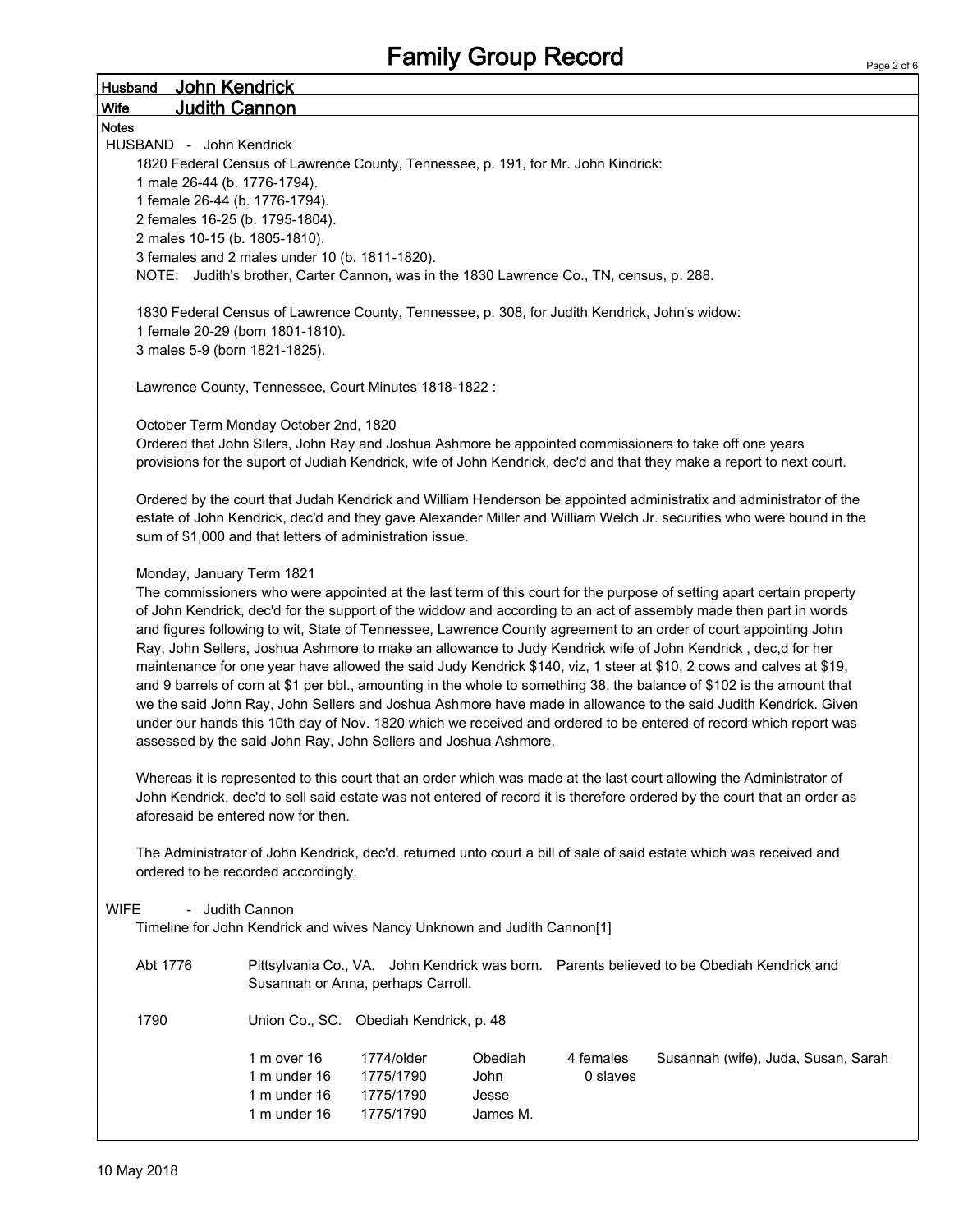## Family Group Record

| John Kendrick<br><b>Husband</b>     |                                                                                                                                                                                                                                                                                                                                                                                                                                                                                                                                                                                                                                                                                       |
|-------------------------------------|---------------------------------------------------------------------------------------------------------------------------------------------------------------------------------------------------------------------------------------------------------------------------------------------------------------------------------------------------------------------------------------------------------------------------------------------------------------------------------------------------------------------------------------------------------------------------------------------------------------------------------------------------------------------------------------|
| <b>Judith Cannon</b><br><b>Wife</b> |                                                                                                                                                                                                                                                                                                                                                                                                                                                                                                                                                                                                                                                                                       |
| <b>Notes</b><br><b>WIFE</b>         | (Continued)                                                                                                                                                                                                                                                                                                                                                                                                                                                                                                                                                                                                                                                                           |
| Abt 1796                            | - Judith Cannon<br>Perhaps Franklin Co., GA. John Kendrick and Nancy unknown were married.                                                                                                                                                                                                                                                                                                                                                                                                                                                                                                                                                                                            |
|                                     |                                                                                                                                                                                                                                                                                                                                                                                                                                                                                                                                                                                                                                                                                       |
| Abt 1800                            | Pendleton District, SC. Daughter, Judith, was born to Russell Cannon and Jane Campbell.                                                                                                                                                                                                                                                                                                                                                                                                                                                                                                                                                                                               |
| 1800                                | Greenville District, SC. Federal Census, p. 248/177: Russel Cannon. Judith was one of two<br>females in the household under 10.                                                                                                                                                                                                                                                                                                                                                                                                                                                                                                                                                       |
| 04 Nov 1801                         | Franklin Co., GA. John Landers of Franklin County to Obadiah Kendrick of aforesaid In<br>consideration of \$100 conveys 250 acres in Franklin County on Hudson River granted to John<br>Rackley 14 October 1801 by his exc. David Emanuel adjoins land laid out to Landers and<br>Banks signed John Landers wit: John Kendrick, Nancy Kendrick Sworn to by John<br>Kendrick before D. Montgomery J.P. 6 Feb 1806, recorded 27 Feb 1806.[2]                                                                                                                                                                                                                                            |
| 1802                                | Franklin Co., GA. Tax list: O. Kindrick, p. 6. Obadiah Kindrick, p. 7. Austin Kendrick,<br>p. 7. John Kendrick, pp. 7 and 8. [This may mean there were two men of that name listed.]<br>Also, ambiguous reference: & Mathews Kindrich, p. 5. From Ancestry.com                                                                                                                                                                                                                                                                                                                                                                                                                        |
| 1802                                | Franklin Co., GA. #161 Austin Kindrick, 100 acres bounded by D. Grear, Jno. Johnston, on<br>Hudson River.<br>#162 Obadiah Kendrick; 2 negroes; 187 1/2 acres bounded by D. Grear, Jno. Johnston, on<br>Hudson River; 250 acres bounded by Jno. Landers, sd Kindrick on Hudson River; 119 1/2 acres<br>bounded by Jno. Landers, Benj. Cooper on Hudson River.[3]<br>#163 Parmer [sic] Kindrick; poll tax.                                                                                                                                                                                                                                                                              |
| 1805                                | #164 John Kendrick; poll tax.<br>Franklin Co., GA. Palmer Kindrick, p. 158 page _ Capt. Henry's Dist.<br>Obad. Kindrick; 2 negroes, 300 acres bounded by Landers & Greer, Jno. Johnston on<br>Hutson [sic] River. p. 158, page 14<br>Austin Kindrick; 100 acres, David Grer [sic], Jno. Johnston on Hutson River.<br>John Kindrick;                                                                                                                                                                                                                                                                                                                                                   |
|                                     | 100 acres, J Landers, Ob'd Kindricks on Hutson River. p. 159.                                                                                                                                                                                                                                                                                                                                                                                                                                                                                                                                                                                                                         |
| 07 Feb 1806                         | Franklin Co., GA. Abel Kendrick of Franklin County to Cornelius Cooper, Benjamin<br>Cooper and Mathew Allen all of the same. In consideration of \$1000, conveys 198 1/2 acres in<br>Franklin County on Hudson River including a place called the Silver Shoal adjoining John<br>Kendrick, William Denman, and land laid out for Ralph Banks and Andrew Cornelius being<br>part of land granted to John Landers by David Emanuel, president of the Senate of Georgia on<br>14 October 1801 and afterwards all included in a survey made of Obadiah Kendrick<br>WIT: John Collins and James Denman sworn to by Collins before James Terrell J.P. 11 Feb<br>1806. Recorded 13 Feb 1806. |
| 1808                                | Franklin Co., GA. Ann Kendrick was on the tax list, p. 42<br>John Kendrick, p. 42.<br>Wistin [Austin?] Kindrick, p. 46. Palmar Kindrick, p. 45.                                                                                                                                                                                                                                                                                                                                                                                                                                                                                                                                       |
| 26 July 1809                        | Franklin Co., GA. John Kendrick of Jackson County Georgia to James Butler Jr. of Franklin<br>County \$330 conveyed 110 acres on Hudson River adjoins Benjamin Cooper, Austin<br>Kendrick, George Keeton. Wit: Austin Kendrick, John Parrish. Sworn to by Parrish before<br>Jno. Collins, J.P. Deed dated recorded 30 October 1810.[4] In 1800-1810 Jackson Co., GA, and<br>Franklin Co. GA, adjoined.                                                                                                                                                                                                                                                                                 |
| 1809                                | Jackson County, Georgia, Property Tax Digests<br><b>District</b><br>Name<br><b>Abel Kendrick</b><br>Captain Stephen Reed<br>Abel Kendrick<br>Captain Stephen Reed<br>John Kendrick<br>Captain Stephen Reed                                                                                                                                                                                                                                                                                                                                                                                                                                                                            |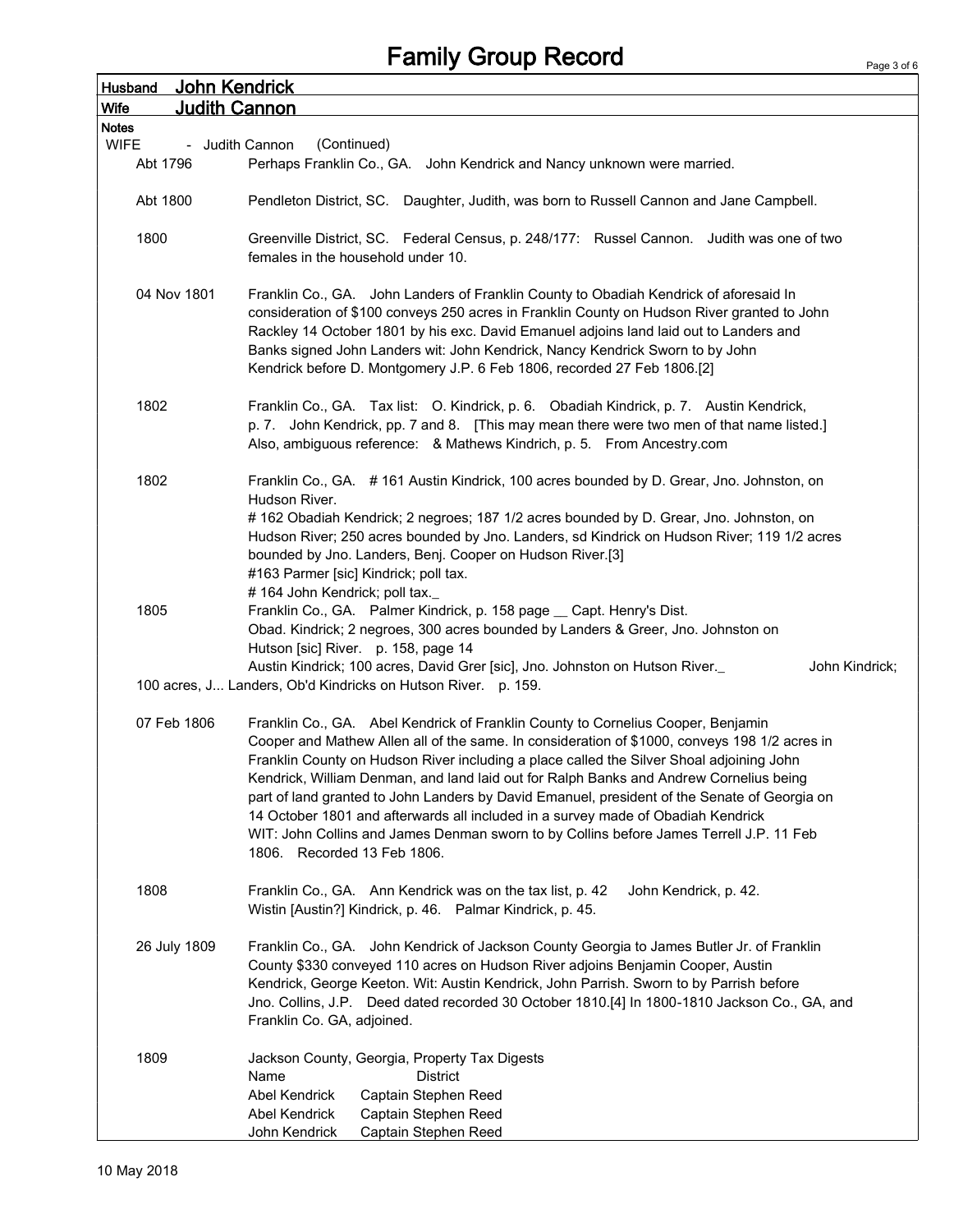## Family Group Record

| John Kendrick<br><b>Husband</b>                |                                                                                                                                                                                                                                                                                                                                                                                                                                                                                                                                                                                                                                                                                                                                                                                                                                                                                           |
|------------------------------------------------|-------------------------------------------------------------------------------------------------------------------------------------------------------------------------------------------------------------------------------------------------------------------------------------------------------------------------------------------------------------------------------------------------------------------------------------------------------------------------------------------------------------------------------------------------------------------------------------------------------------------------------------------------------------------------------------------------------------------------------------------------------------------------------------------------------------------------------------------------------------------------------------------|
| <b>Judith Cannon</b><br>Wife                   |                                                                                                                                                                                                                                                                                                                                                                                                                                                                                                                                                                                                                                                                                                                                                                                                                                                                                           |
| <b>Notes</b><br><b>WIFE</b><br>- Judith Cannon | (Continued)<br>William Kendrick Captain Stephen Reed<br>John Kindrick<br>Captain William Murdock                                                                                                                                                                                                                                                                                                                                                                                                                                                                                                                                                                                                                                                                                                                                                                                          |
| 1810                                           | Pendleton District, SC. Federal Census, p. 145A: Russel Cannon. Judith was one of two<br>females in the household aged 10 to 15.                                                                                                                                                                                                                                                                                                                                                                                                                                                                                                                                                                                                                                                                                                                                                          |
| Bef 1820                                       | Perhaps Lawrence Co., TN. Nancy, wife of John Kendrick, died.                                                                                                                                                                                                                                                                                                                                                                                                                                                                                                                                                                                                                                                                                                                                                                                                                             |
| Bef 1820                                       | Unknown location. John Kendrick married Judith Cannon. Judith was not in Russell<br>Cannon's household in the 1820 Federal Census, so it appears that she married before then. Her<br>sister, Harriet, who was about the same age, possibly her twin, married about 1801.                                                                                                                                                                                                                                                                                                                                                                                                                                                                                                                                                                                                                 |
| Abt 1820                                       | Lawrence Co., TN. Son, Russell Carroll Cannon, was born. There are two other males born<br>between 1820 and 1825 in the 1830 Federal Census of Lawrence Co., TN, in the household of<br>Judith Kendrick. These are assumed to be sons of John Kendrick and Judith Cannon, also, but<br>their names are not known.                                                                                                                                                                                                                                                                                                                                                                                                                                                                                                                                                                         |
| 1820                                           | Lawrence Co., TN. Federal Census for Mr. Obediah Kendrick, 1 male and 1 female 45 years<br>old or older (born 1775 or earler). Slaves: m: 3 < 14; 1 26-45; f: 1 < 14; 1 26-45, p. 191.[5]                                                                                                                                                                                                                                                                                                                                                                                                                                                                                                                                                                                                                                                                                                 |
|                                                | Lawrence Co., TN. Census, Mr. John Kendrick, p. 191.[6] Next door to Obediah.<br>1 m 26-44<br>1776/1794<br>John                                                                                                                                                                                                                                                                                                                                                                                                                                                                                                                                                                                                                                                                                                                                                                           |
|                                                | 2 m 10-15<br>1805/1810<br>? Wiley, ? Jesse?<br>2 m under 10<br>1811/1820<br>??                                                                                                                                                                                                                                                                                                                                                                                                                                                                                                                                                                                                                                                                                                                                                                                                            |
|                                                | 1 f 26-441776/1794<br>? Nancy ?<br>2 f 16-251795/1804<br>??<br>3 f under 10<br>1811/1820<br>??                                                                                                                                                                                                                                                                                                                                                                                                                                                                                                                                                                                                                                                                                                                                                                                            |
|                                                | Lawrence Co., TN. Census, Mr. Austin Kendrick, p. 201                                                                                                                                                                                                                                                                                                                                                                                                                                                                                                                                                                                                                                                                                                                                                                                                                                     |
| Abt 1820                                       | Lawrence Co., TN. John Kendrick died.                                                                                                                                                                                                                                                                                                                                                                                                                                                                                                                                                                                                                                                                                                                                                                                                                                                     |
| 02 Oct 1820                                    | Lawrence Co., TN. Monday. Ordered that John Silers, John Ray and Joshua Ashmore be<br>appointed commissioners to take off one years provisions for the suport of Judiah Kendrick,<br>wife of John Kendrick, dec'd[7] and that they make a report to next court.                                                                                                                                                                                                                                                                                                                                                                                                                                                                                                                                                                                                                           |
|                                                | Ordered by the court that Judah Kendrick and William Henderson be appointed administratix<br>and administrator of the estate of John Kendrick, dec'd and they gave Alexander Miller and<br>William Welch Jr.[8] securities who were bound in the sum of \$1,000 and that letters of<br>administration issued.[9] NOTE: Mary Fern Souder's (MaryFernS@aol.com) extensive Kendrick<br>research made me aware of these Lawrence Co., TN, records; she has a webpage at<br>http://www.maryfern.com.                                                                                                                                                                                                                                                                                                                                                                                           |
| Jan Ct 1821                                    | Lawrence Co., TN. Monday. The commissioners who were appointed at the last term of this<br>court for the purpose of setting apart certain property of John Kendrick, dec'd for the support of<br>the widdow and according to an act of assembly made then part in words and figures following<br>to wit, State of Tennessee, Lawrence County agreement to an order of court appointing John<br>Ray, John Sellers, Joshua Ashmore to make an allowance to Judy Kendrick wife of John<br>Kendrick, dec'd for her maintenance for one year have allowed the said Judy Kendrick \$140,<br>viz, 1 steer at \$10, 2 cows and calves at \$19, and 9 barrels of corn at \$1 per bbl., amounting in<br>the whole to something 38, the balance of \$102 is the amount that we the said John Ray, John<br>Sellers and Joshua Ashmore have made in allowance to the said Judith Kendrick. Given under |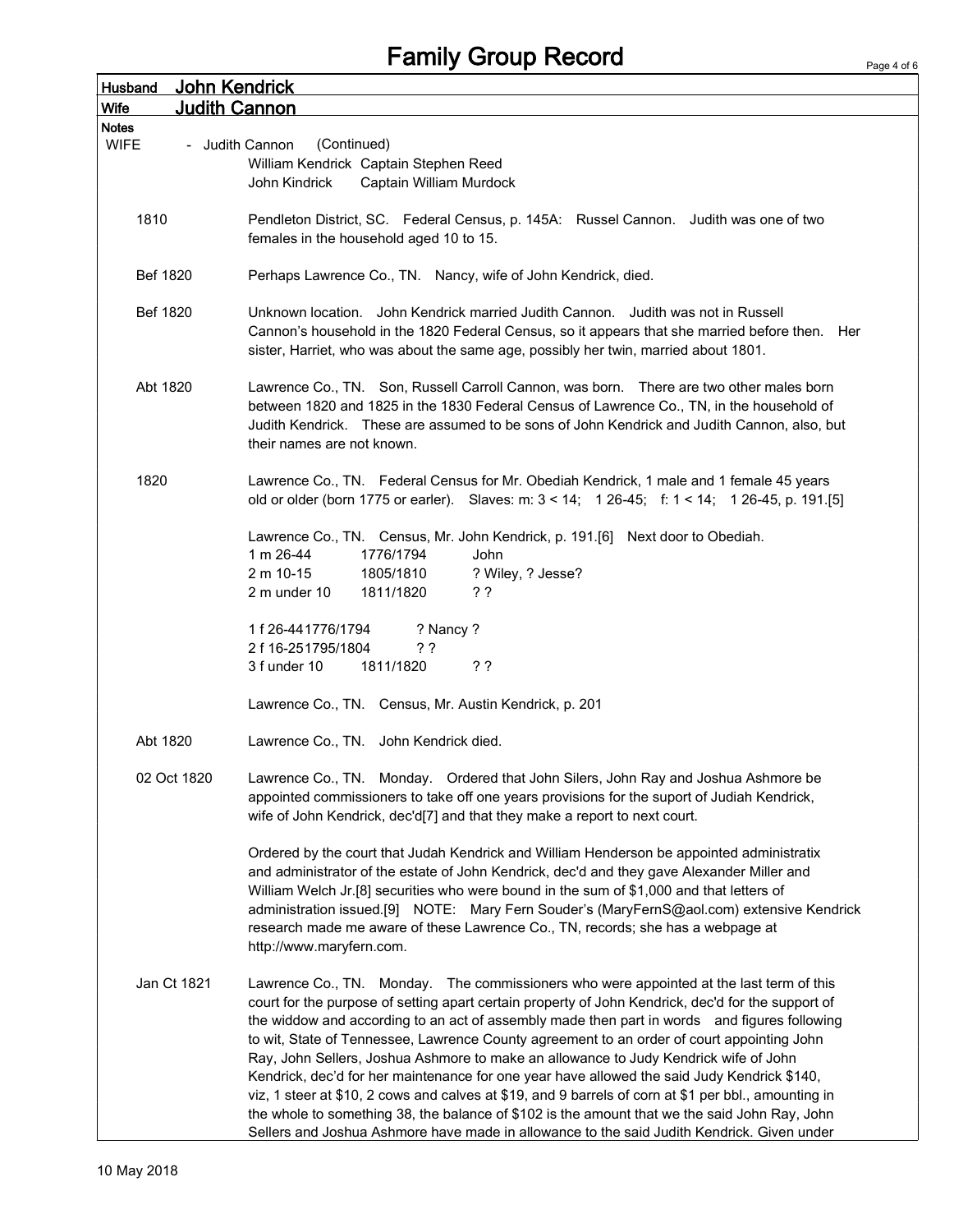| <b>Husband</b> | <b>John Kendrick</b>                                                                                                                         |
|----------------|----------------------------------------------------------------------------------------------------------------------------------------------|
| <b>Wife</b>    | <b>Judith Cannon</b>                                                                                                                         |
| <b>Notes</b>   |                                                                                                                                              |
| <b>WIFE</b>    | (Continued)<br>- Judith Cannon                                                                                                               |
|                | our hands this 10th day of Nov. 1820 which we received and ordered to be entered of record                                                   |
|                | which report was assessed by the said John Ray, John Sellers and Joshua Ashmore.                                                             |
|                | Whereas it is represented to this court that an order which was made at the last court allowing the                                          |
|                | Administrator of John Kendrick, dec'd to sell said estate was not entered of record it is                                                    |
|                | therefore ordered by the court that an order as aforesaid be entered now for then.                                                           |
|                |                                                                                                                                              |
|                | The Administrator of John Kendrick, dec'd. returned unto court a bill of sale of said estate,                                                |
|                | which was received and ordered to be recorded accordingly.[10]                                                                               |
|                |                                                                                                                                              |
| 06 Oct 1823    | Lawrence Co., TN. Judith Kendrick, widow of John Kendrick, dec'd, appeared in court, as                                                      |
|                | executrix of his estate. Abraham Miller was excused as security, and Thomas Welch, Henry                                                     |
|                | Sharp and Henry Welch were appointed as securities in the room of Abraham Miller and                                                         |
|                | William Welch (as per Dollar). Judith was named guardian of Russell Carroll Kendrick,                                                        |
|                | minor child.[11]                                                                                                                             |
| 1830           | Lawrence Co., TN. Federal Census for Carter Cannon's household, pp. 288a-b. Carter                                                           |
|                | Cannon was a brother of Judith (Cannon) Kendrick.                                                                                            |
|                |                                                                                                                                              |
| 1830           | Lawrence Co., TN. Federal Census for Judith Kendrick, p. 308.                                                                                |
|                | 3 males 5-9 1821/1825                                                                                                                        |
|                | 1f 20-291801/1810                                                                                                                            |
|                | 1 f slave 10-24                                                                                                                              |
|                |                                                                                                                                              |
| Apr Ct 1831    | Lawrence Co., TN. Judith Kendrick was released from her obligation as guardian of Russell                                                    |
|                | Carroll Kendrick (perhaps because he was of age).[12] [Other than Russell Carroll Kendrick, the                                              |
|                | identities of the nine children[13] of John Kendrick who appear on the 1820 census, and the three                                            |
|                | on the 1830 census with Judith are not known. Unless many died young, the 11 Kendrick<br>children of John Kendrick are unaccounted for.][14] |
|                |                                                                                                                                              |
| 1841           | Tippah Co., MS. State Census: C. Kendrick [Cannon Kendrick], 3 males and 2 females.<br>(line                                                 |
|                | 40) [Cannon & sons Thomas Jefferson, James Martin, wife Mary, daughter Narcissa.]                                                            |
|                | Next door: Judith Kendrick, 3 males and 3 females. (line 41) [15]                                                                            |
|                | [The males appear to be the three born about 1820 in Lawrence Co., TN. The females are                                                       |
|                | Judith and 2 others, unknown, who may be daughters of her husband's first marriage.]                                                         |
|                |                                                                                                                                              |
|                | [1] Mary Fern Souder, MaryFernS@aol.com, has been very generous in sharing her extensive Kendrick research.                                  |
|                | Darren Altom, darrenaltom@yahoo.com, has kindly shared his extensive Kendrick research with me, as well.                                     |
|                | [2] Deeds of Franklin County, Georgia; 1784-1826, abstracted and compiled by Martha Walters Acker, Easley, SC,                               |
|                | Southern Historical Press, 1976, p. 200, Deed Book FF, p. 11.                                                                                |
| c1980, p. 84.  | [3] Franklin County, Georgia Tax Digests, Volume 1, 1798-1807, compiled & published by Martha Walters Acker,                                 |
|                | [4] Deeds of Franklin County, Georgia; 1784-1826, abstracted and compiled by Martha Walters Acker, Easley, SC,                               |
|                | Southern Historical Press, 1976, p. 270, Deed Book T, p. 89.                                                                                 |
|                | [5] Page 191, NARA Roll M33_123. From www.ancestry.com.                                                                                      |
|                | [6] 1820 U S Census; Census Place: Lawrence, Tennessee; Page: 191; NARA Roll: M33_123.                                                       |
|                | [7] John Kendrick was the son of Obediah Kendrick.                                                                                           |
|                | [8] He married Judith Kendrick, daughter of Obediah Kendrick.                                                                                |
|                | [9] Marymaud Killen Carter and Viola Hagan Carpenter, Minute Book Court of Pleas and Quarter Sessions Lawrence                               |
|                | County, Tennessee 1818-1822, P-Vine Press, Columbia, Tennessee, 1981.                                                                        |
|                | [10] Marymaud Killen Carter and Viola Hagan Carpenter, Minute Book Court of Pleas and Quarter Sessions                                       |
|                | Lawrence County, Tennessee 1818-1822, P-Vine Press, Columbia, Tennessee, 1981.                                                               |
|                | [11] Marymaud Killen Carter and Viola Hagan Carpenter, Minute Book Court of Pleas and Quarter Sessions                                       |